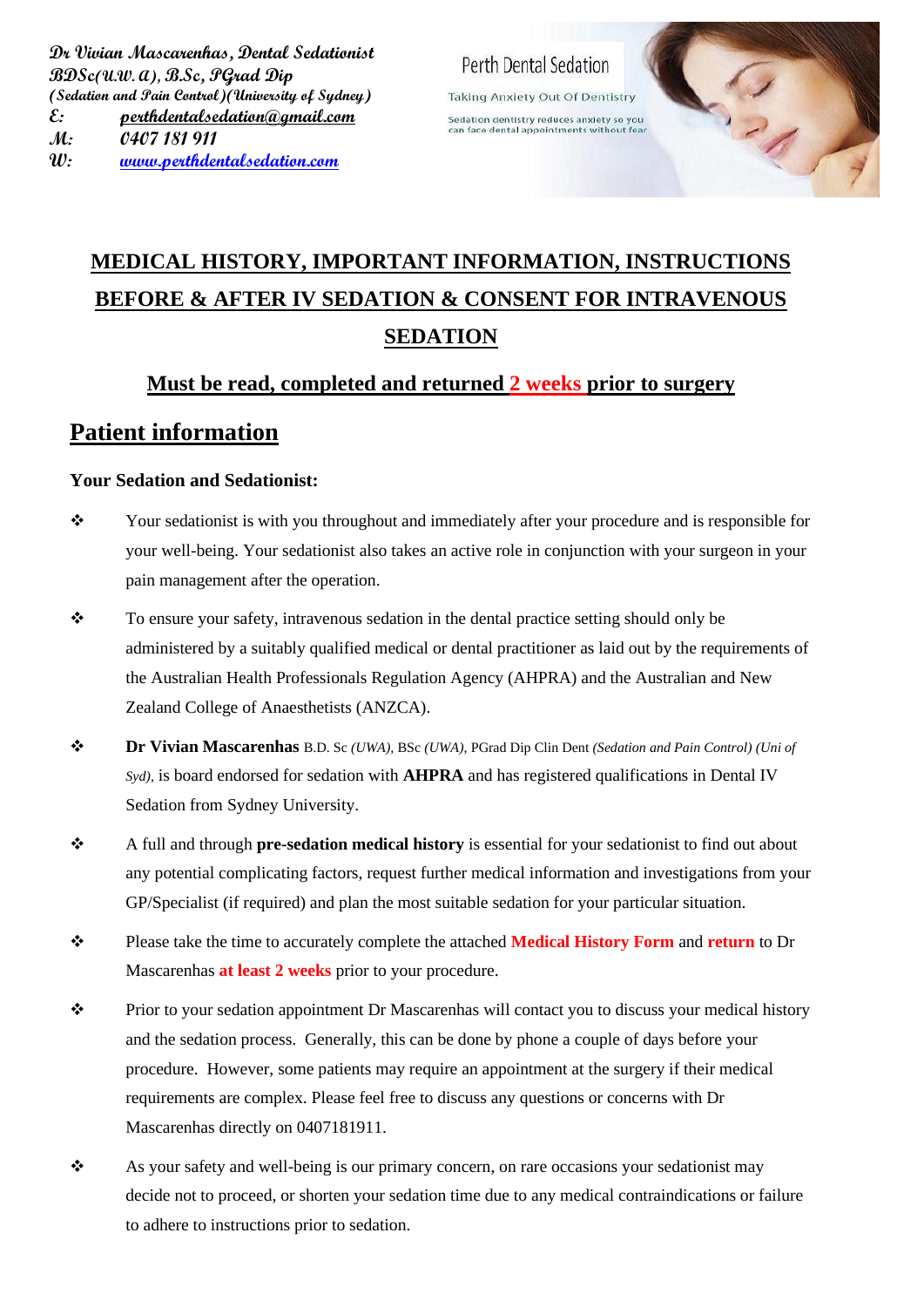❖ The duration of dental treatment can be difficult to predict and as a result, all of the required treatment may not be completed in the estimated time and as a result of this the sedation time may have to be extended on the day or a further appointment may be required, in which both would incur an additional fee.

#### **Risks and Complications**

- ❖ As with any anaesthetic procedure, IV Sedation is not without risk and there is an extremely remote risk of serious medical complications. These risks however are substantially less than for a general anaesthetic. Our service is specially equipped and qualified for administering IV Sedation; and for managing sedated patients and medical emergencies.
- ❖ Where medications are placed in the vein, there may be bruising, swelling or inflammation (phlebitis), which may cause discomfort and temporarily restrict arm and hand motion. Nausea and vomiting can occasionally take place.
- ❖ Other common, but temporary minor after/ side effects and complications include drowsiness, transient amnesia, shivering, nausea and vomiting, dry sore throat and drowsiness.

# **Pre-Sedation Instructions**

- ❖ **You must fast for 6 hours** before sedation to ensure an empty stomach. This means **strictly no food or drink** (including water, lozenges or gum) is to be taken for 6 hours before the sedation. **TO DO OTHERWISE MAY BE LIFE THREATENING**. Patients with afternoon appointments may have 200mls of **water only**, 3 hours before their appointment.
- ❖ **Please arrange a responsible adult to escort you** to the surgery on the day of sedation and be available after the surgery for post-operative instructions, and to escort you home where **they will be required to look after you for the next 12 hours**.
- ❖ You **cannot** go home by Uber, Taxi or public transport or by walking, and you cannot go home without someone who is responsible for your care for the remainder of the day.
- ❖ If you have a cold, flu or respiratory symptoms, you must tell us as soon as possible as you may need to be re-appointed to another day.
- ❖ If you take **any medications,** please discuss them with Dr Mascarenhas prior to treatment. Usually, any regular medications are to be taken as **normal** with only **a small sip of water** on the morning of sedation, whereas some medications will need to be altered or skipped procedure (e.g., blood thinners, diabetic medications; you will be advised if required to do so) depending on the medical condition and the medication.
- ❖ As a precaution, please ensure to **bring all prescribed medications** with you on the day of your sedation appointment.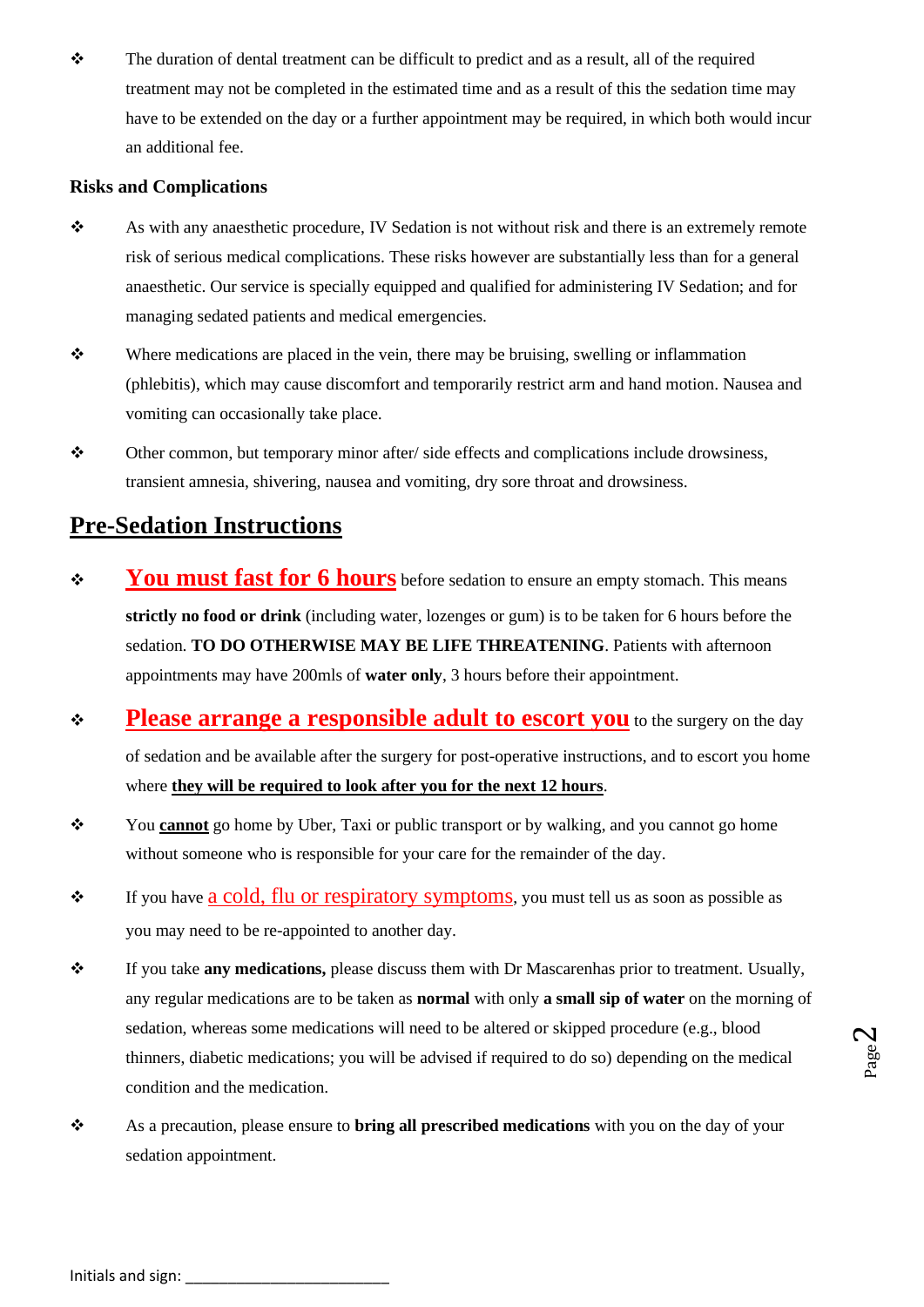- ❖ **Do not** drink alcohol, smoke or use any recreational drugs for at least 48 hours before and after the sedation.
- ❖ Please wear warm comfortable, loose-fitting clothing to allow access to your arms and torso for an IV line and for monitoring of your heart (ECG) & blood pressure. Please wear comfortable enclosed footwear (avoid flip-flops). Remove any jewellery, makeup, nail polish (on one finger) and contact lenses. Please bring a small blanket for your use (including during summer).
- ❖ You must advise Dr Mascarenhas of any changes to your medical history, including any new pills or medications, colds/ flu's or any allergies prior to the procedure.
- ❖ If you are responsible for caring for others (children, elderly or disabled) please arrange for a responsible adult to assume responsibility and care for 24 hours.
- ❖ If you are breastfeeding, please call Dr Mascarenhas asap to discuss your instructions to minimise any disruptions to your baby.

#### **Post-Sedation Instructions**

- ❖ After the treatment, you must be escorted home by a **responsible adult** who will spend the next 12 hours with you at home and must be taken home in a private transport (Not taxis or public transport). **Your procedure will be cancelled** if you do not have a carer and transport arranged.
- ❖ You **must not** drive; operate machinery or potentially harmful equipment (including kitchen utensils) for 24 hours. Please rest reclined in your family room (not in bed) and be careful when standing quickly and walking.
- ❖ As you will have consented to the procedure and the treatment plan prior to the sedation, your payment will be processed immediately after your procedure, at/during recovery. Apart from the paperwork associated with your (prior approved) payment, we recommend that you do not sign any important documents until the next day.

#### **Fees, Payments and Cancellations**

The fees for sedation are dependent on your treatment time **plus** your recovery time (generally 15-30 min). As the sedation fees include post-operative monitoring and recovery, please account for 30 minutes more than your actual treatment time when planning your finances. Some patients may require additional drugs and/or recovery time and the fees charged may reflect this. Please see the last page for a full fee breakdown.

A non-refundable deposit may be required to book your sedation and treatment time, depending on the duration of the appointment. Sedation bookings are often lengthy and are exclusively set aside for you. For this reason, if you miss your appointment or cancel without a minimum of 48 hours' notice, you will incur a cancellation fee of \$150 per  $1/2$  hour of booking time.

All credit card and Eftpos transactions incur a 2% fee as charged by our merchants.

**Please note**: All anaesthetic medications are included in the fees.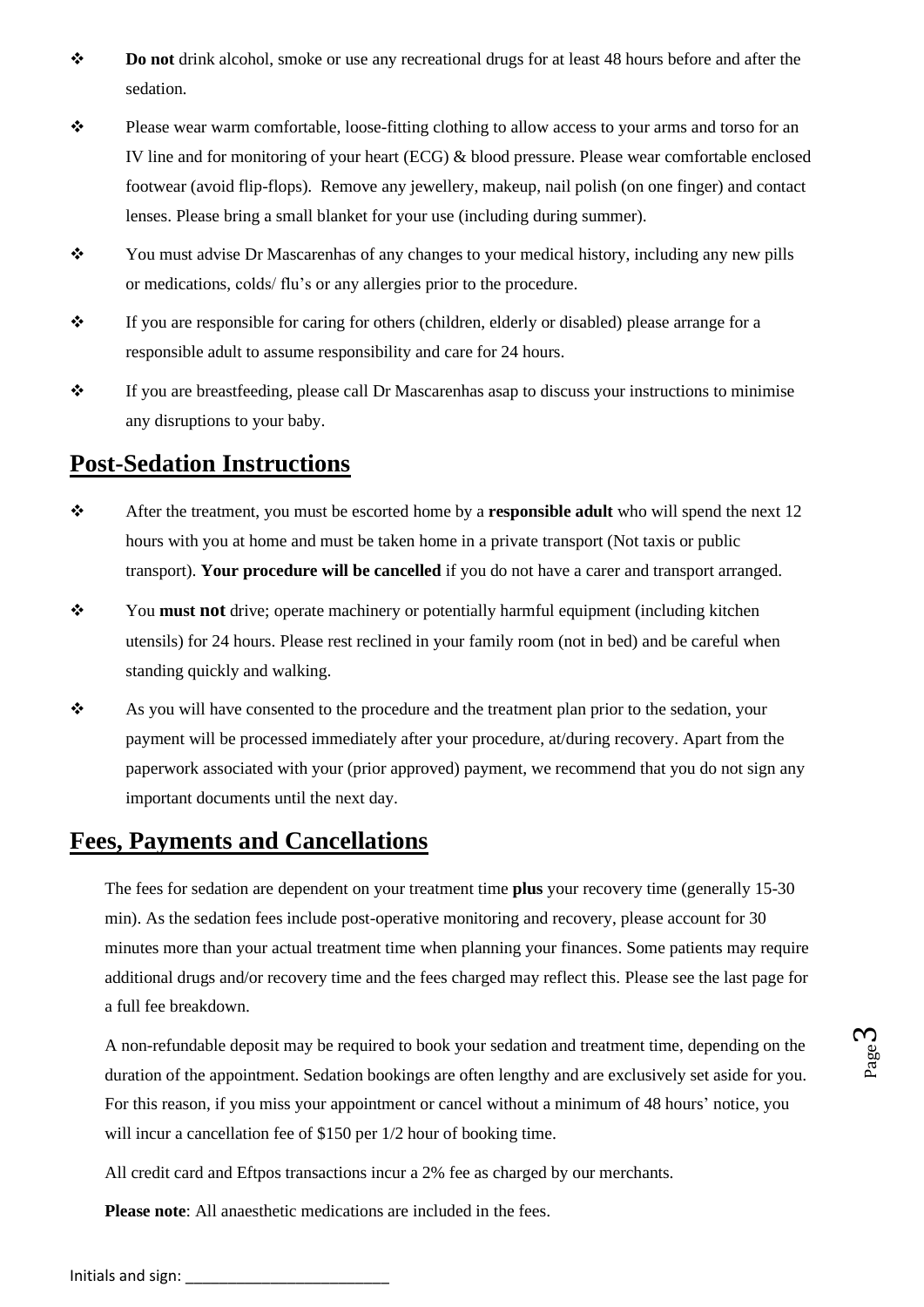Should your surgeon request additional medications during your surgery to improve your wellbeing and surgical outcome (such as IV antibiotics, corticosteroids Etc), these are charged at \$15 per medication. In rare circumstances emergency drugs may be used and are charged at higher varied rates.

## **CONSENT TO INTRAVENOUS SEDATION**

If you have any questions or concerns about any of the above information, please call us prior to your appointment.

I CERTIFY THAT I HAVE READ AND FULLY UNDERSTAND THE DOCUMENT:

*"IMPORTANT INFORMATION, INSTRUCTIONS & CONSENT FOR INTRAVENOUS SEDATION, BEFORE & AFTER IV SEDATION, FEE SCHEDULE AND BREAKDOWN"* **Pages 1 to 8**

AND CONSENT TO INTRAVENOUS SEDATION FOR MY PROCEDURE(S). THIS CONSENT EXTENDS TO ALL SUBSEQUENT APPOINTMENTS FOR WHICH I REQUEST INTRAVENOUS SEDATION.

| Patient<br>мине | _ |  |
|-----------------|---|--|
|                 |   |  |

Patient (or Legal Guardian) Signature: \_\_\_\_\_\_\_\_\_\_\_\_\_\_\_\_\_\_\_\_\_\_\_\_\_\_\_\_\_\_\_ Date: \_\_\_\_\_\_\_\_\_\_\_\_\_\_

Witness Name: \_\_\_\_\_\_\_\_\_\_\_\_\_\_\_\_\_\_\_\_\_\_\_\_\_\_\_\_\_\_\_\_\_\_\_\_\_\_\_\_\_\_\_\_\_\_\_\_\_\_

| Witn.<br>$\sim$<br>-----<br>. .<br>---<br>------ |  |  |
|--------------------------------------------------|--|--|
|--------------------------------------------------|--|--|

Page 4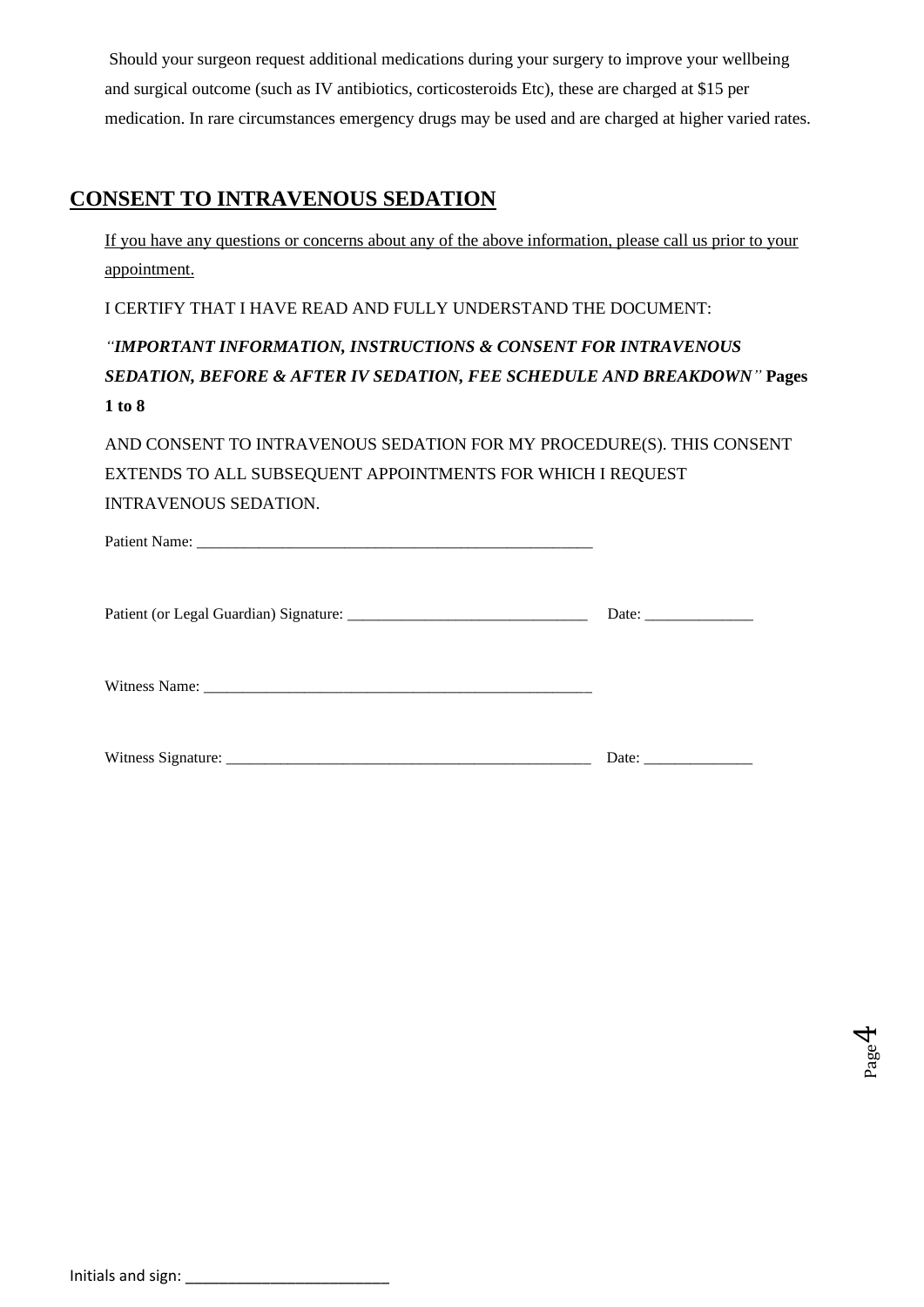# **MEDICAL HISTORY QUESTIONNAIRE DATE: DATE OF PROCEDURE**

|                                                                                                    |             | $\Box$ Male $\Box$ Female                                                                           |        | DOB:<br>Age:                                                           |
|----------------------------------------------------------------------------------------------------|-------------|-----------------------------------------------------------------------------------------------------|--------|------------------------------------------------------------------------|
| <b>Address:</b>                                                                                    |             | Suburb:<br><b>Postcode:</b>                                                                         |        |                                                                        |
| <b>Phone (Mobile):</b>                                                                             | Phone (Hm): | Phone (Work):                                                                                       |        |                                                                        |
| Email:                                                                                             |             | <b>Your Dental Practice:</b>                                                                        |        |                                                                        |
| ALL QUESTIONS CONTAINED IN THIS QUESTIONNAIRE ARE HIGHLY RELEVANT FOR YOUR SAFETY AND WILL BE KEPT |             | STRICTLY CONFIDENTIAL. PLEASE COMPLETE THEM ALL.                                                    |        |                                                                        |
| Name & location of your Medical Doctor (GP) or Specialist in charge of your care:                  |             |                                                                                                     |        |                                                                        |
| <b>Next of Kin: Name:</b>                                                                          |             | <b>Address:</b>                                                                                     |        | Mob:                                                                   |
| Please list any current medical investigations you are having. Please specify:                     |             |                                                                                                     |        |                                                                        |
|                                                                                                    |             | <b>MEDICAL HISTORY</b>                                                                              |        |                                                                        |
|                                                                                                    |             | Please TICK if you have, or have ever had, any symptoms in the following areas and briefly explain: |        |                                                                        |
| Heart trouble/ Heart Attack/<br>□<br>Angina                                                        | $\Box$      | Shortness of Breath/chest<br>trouble                                                                | □      | Reflux or indigestion                                                  |
| Heart Murmur/ Prosthetic<br>□<br>Valve                                                             | $\Box$      | Any Lung Condition                                                                                  | □      | Glaucoma                                                               |
| □<br><b>Rheumatic Fever</b>                                                                        | $\Box$      | Asthma/ Bronchitis                                                                                  | □      | <b>Artificial Joints</b>                                               |
| $\Box$<br>Congenital Heart Disease                                                                 | $\Box$      | Emphysema or lung<br>condition                                                                      | $\Box$ | Osteoporosis or Any Bone<br><b>Disease</b>                             |
| Cardiac Pacemaker<br>□                                                                             | $\Box$      | □ Obstructive Sleep Apnea<br>(OSA)<br>$\Box$ Snore                                                  | □      | Bisphosphonates<br>medications or infusions                            |
| □<br>High or Low Blood Pressure                                                                    | □           | Liver problems or Jaundice                                                                          | □      | Epilepsy, seizures or faints                                           |
| <b>Blood Thinners (Anti-</b><br>$\Box$<br>coagulants)                                              | $\Box$      | Kidney Disease                                                                                      | □      | Depression or Anxiety                                                  |
| Bleeding Disorders, Excessive<br>□<br>Bruising/ Bleeding or Anemias                                | $\Box$      | <b>Thyroid Disease</b>                                                                              | □      | Mental or Psychiatric<br>conditions                                    |
| Stroke, TIA or DVT<br>□                                                                            | □           | $\square$ Type I<br><b>Diabetes</b><br>$\Box$ Type II<br>Do You Take Insulin □ Yes<br>$\Box$ No     | П      | <b>Mandatory:</b><br>Your <b>Height:</b><br>cms<br>Your Weight:<br>Kgs |
| <b>Females</b><br>Are you Pregnant? □ Yes<br>$\Box$ No                                             | □           | Cancer, Chemotherapy or<br>Radiotherapy<br>Please Specify:                                          | $\Box$ | Other Medical Conditions -<br>Please specify:                          |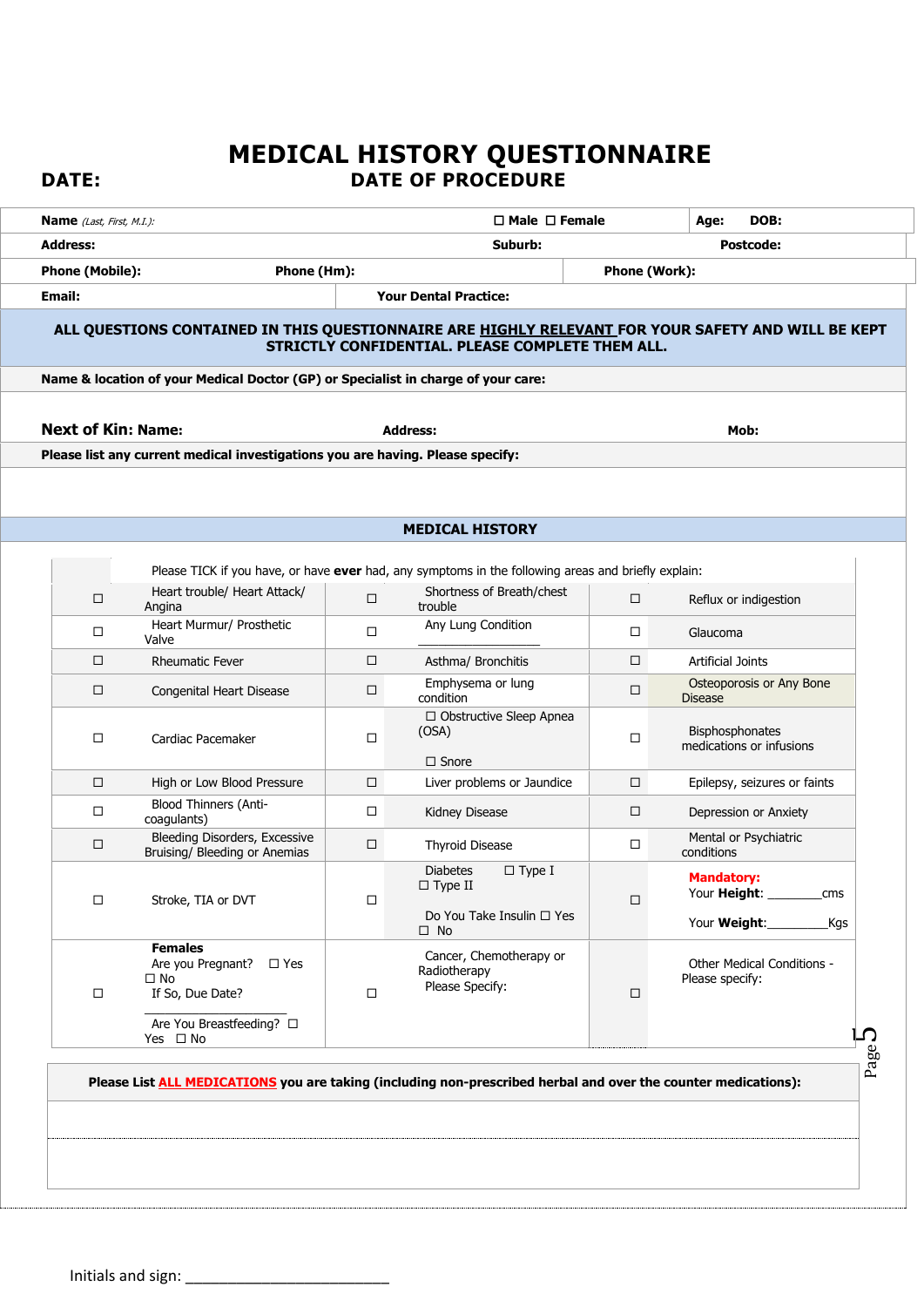|                                   |                                                                                             | Do you have ANY ALLERGIES? Including Drugs (i.e., Penicillin), foods (i.e., Eggs), or Substances (i.e., Iodine)                                                                                                                                   |            |                           |                         |                       |        |    |
|-----------------------------------|---------------------------------------------------------------------------------------------|---------------------------------------------------------------------------------------------------------------------------------------------------------------------------------------------------------------------------------------------------|------------|---------------------------|-------------------------|-----------------------|--------|----|
|                                   |                                                                                             |                                                                                                                                                                                                                                                   |            |                           |                         |                       |        |    |
|                                   |                                                                                             |                                                                                                                                                                                                                                                   |            |                           |                         |                       |        |    |
|                                   |                                                                                             | Have you had any pervious Operations/Anaesthetics $\Box$ Yes $\Box$ No – If yes please specify type and how long ago:                                                                                                                             |            |                           |                         |                       |        |    |
|                                   |                                                                                             |                                                                                                                                                                                                                                                   |            |                           |                         |                       |        |    |
|                                   |                                                                                             |                                                                                                                                                                                                                                                   |            |                           |                         |                       |        |    |
|                                   |                                                                                             |                                                                                                                                                                                                                                                   |            |                           |                         |                       |        |    |
|                                   |                                                                                             | Have you or a family member ever had any complications with Operations or Anaesthetics? □ Yes □ No-If yes please specify                                                                                                                          |            |                           |                         |                       |        |    |
|                                   |                                                                                             |                                                                                                                                                                                                                                                   |            |                           |                         |                       |        |    |
|                                   |                                                                                             | Have you taken any steroid medication in the last 2 years? $\Box$ Yes $\Box$ No - If yes please specify<br>Have you ever had Neck or spinal damage? (e.g., back and neck injuries or limitation of movement) $\Box$ Yes $\Box$ No - If yes please |            |                           |                         |                       |        |    |
| specify                           |                                                                                             |                                                                                                                                                                                                                                                   |            |                           |                         |                       |        |    |
|                                   |                                                                                             | <b>HEALTH HABITS AND PERSONAL SAFETY</b>                                                                                                                                                                                                          |            |                           |                         |                       |        |    |
| <b>Exercise</b>                   | How often do you exercise in a week?                                                        |                                                                                                                                                                                                                                                   |            |                           |                         |                       |        |    |
|                                   | How many flights of stairs (each is 10 steps) can you climb before getting short of breath? |                                                                                                                                                                                                                                                   |            |                           |                         |                       |        |    |
| <b>Alcohol</b>                    | $\Box$<br>Do you drink alcohol?<br>□<br>Yes<br>No                                           |                                                                                                                                                                                                                                                   |            |                           |                         |                       |        |    |
|                                   | How many drinks per week?<br>If yes, How many standard drinks per day?                      |                                                                                                                                                                                                                                                   |            |                           |                         |                       |        |    |
| <b>Tobacco</b>                    | Do you use tobacco?                                                                         |                                                                                                                                                                                                                                                   |            |                           | □                       | Yes                   | □      | No |
|                                   | $\Box$ Cigarettes – pks/day                                                                 | $\Box$ Chew - #/day                                                                                                                                                                                                                               |            | $\square$ Pipe -<br>#/day |                         | $\Box$ Cigars - #/day |        |    |
|                                   | $\Box$ # of<br>years                                                                        | $\Box$ Or year quit                                                                                                                                                                                                                               |            |                           |                         |                       |        |    |
| <b>Drugs</b>                      |                                                                                             | Do you, or have you used any recreational drugs e.g., Marijuana or IV drugs                                                                                                                                                                       |            |                           | $\Box$                  | Yes                   | □      | No |
|                                   | If yes please specify type:                                                                 |                                                                                                                                                                                                                                                   | Last used: |                           |                         |                       |        |    |
| <b>Personal</b>                   |                                                                                             | Do you care for others e.g., Children, Elderly, or Disabled?                                                                                                                                                                                      |            |                           | □                       | Yes                   | □      | No |
| <b>Safety</b>                     | Do you have frequent falls?                                                                 |                                                                                                                                                                                                                                                   |            |                           | $\Box$                  | Yes                   | $\Box$ | No |
|                                   | Do you have vision or hearing loss?                                                         |                                                                                                                                                                                                                                                   |            |                           | □                       | Yes                   | $\Box$ | No |
|                                   | Do you live alone?                                                                          |                                                                                                                                                                                                                                                   |            |                           | $\Box$                  | Yes                   | $\Box$ | No |
|                                   |                                                                                             | Why do you want IV Sedation for your dental procedure?                                                                                                                                                                                            |            |                           |                         |                       |        |    |
| $\Box$ High Anxiety               | □Hypersensitive<br>Gag Reflex                                                               | $\square$ Pain                                                                                                                                                                                                                                    |            | $\Box$ Noise of Drill     | $\Box$ Smell of Dentist |                       |        |    |
| $\Box$ Previous Bad<br>Experience | $\Box$ Complex<br>Procedure                                                                 | $\Box$ Require a lot of<br>work                                                                                                                                                                                                                   |            | $\Box$ Needle Phobia      | $\Box$ Other            |                       |        |    |

### **Declaration:**

**In signing this form, I acknowledge that this represents an accurate medical history. I will advise my sedationist of any changes to my medical history in the future. I understand that all medical details will be treated with complete professional confidentiality.** 

**Patient Signature……………………………………………………………. Date………………………………………………. (Parent or guardian if under 18 years old) [Office use only]** Medical summary required:  $\Box$  Yes  $\Box$  No / Investigations required:  $\Box$  Yes  $\Box$  No / Pre/post-op insts given:  $\Box$  Yes  $\Box$  No / Consent received:  $\Box$  Yes  $\Box$  No Patient Telephone Summary:

 $\overline{\phantom{a}}$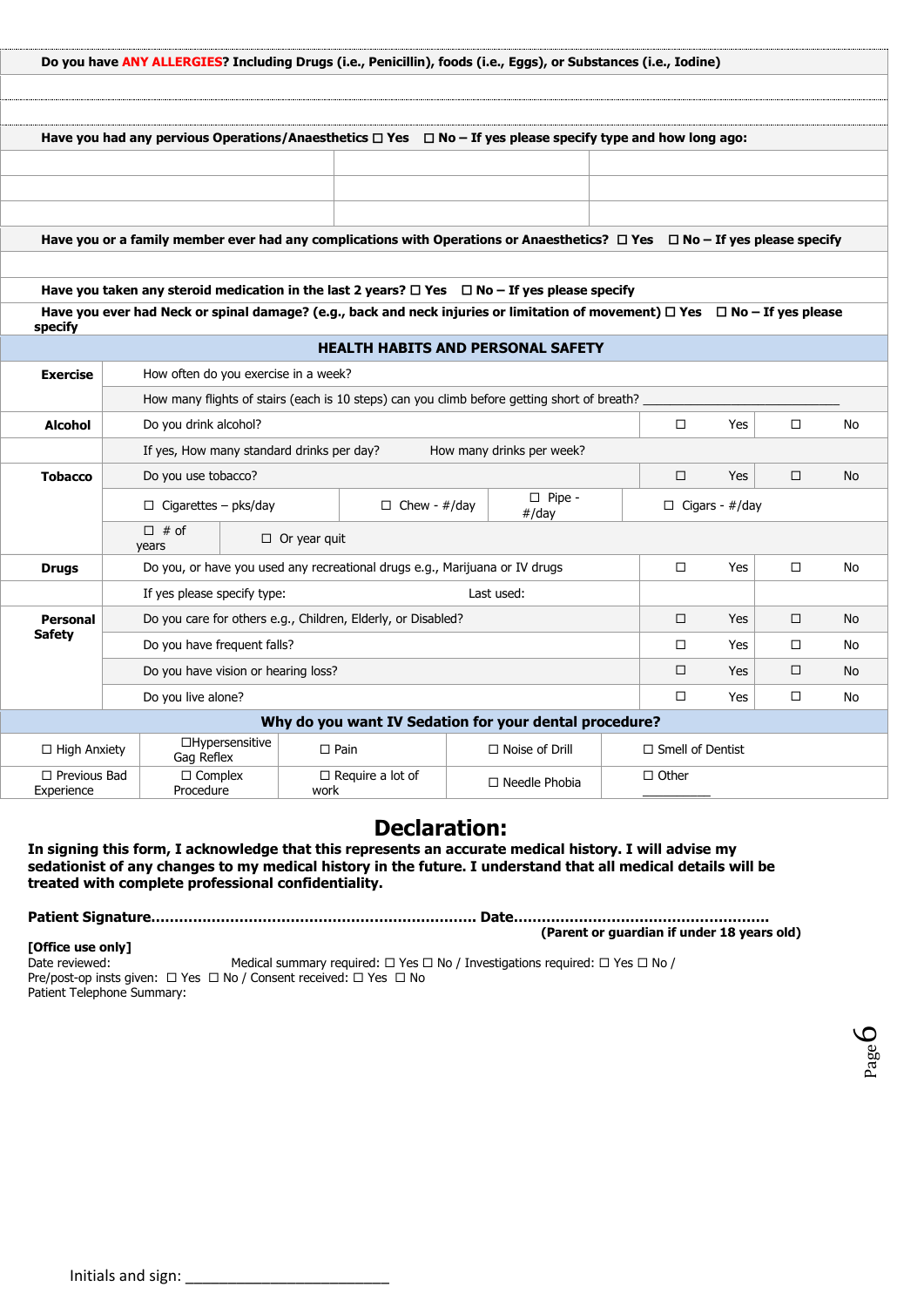**Dr Vivian Mascarenhas, Dental Sedationist BDSc(U.W. A), B.Sc, PGrad Dip (Sedation and Pain Control)(University of Sydney) Provider No:** 255601AW

**E: [perthdentalsedation@gmail.com](mailto:perthdentalsedation@gmail.com)**

**M: 0407 181 911**

**W: www.perthdentalsedation.com**

**0407181911**

|                                  | <b>Sedation Fees and Item Number Guide</b>                 |
|----------------------------------|------------------------------------------------------------|
|                                  | • This fee schedule is effective as of January 2022        |
|                                  | (Please refer to the website for the current fee schedule) |
| <b>For Bookings</b>              | •A non-refundable \$200 deposit is required when booking   |
|                                  | • There is a 2% CC fee for all cards and Eftpos payments   |
| Please liaise directly with your | • Please note: Should your surgeon request additional      |
| dental clinic or                 | medications (such as IV antibiotics, corticosteroids Etc)  |
|                                  | during your surgery to improve your wellbeing and          |
| Call Dr Vivian Mascarenhas on    | outcome, these are charged at \$15 per medication. All     |

**Dental Item Numbers**: You **may** qualify for **some** Health Fund Rebates (Not Medicare) depending on your fund and level of cover. - Please check with your respective funds to confirm your rebate. (Generally, rebates range between \$100 to \$450 but this is entirely dependent on the plan (contract) between the patient and their health fund and the sedation time). The following are the correct Dental item numbers used for dental IV sedation:

- 015 Consultation Extended
- 916 Travel to provide services
- 942 Sedation Intravenous –
- (per 30 min or part thereof)
- 928 IV cannulation
- 927 Provision of medication

Please note: There is no Medicare rebate available.

| <b>Duration of Sedation and</b><br><b>Recovery</b> | <b>Total Fee</b> |
|----------------------------------------------------|------------------|
|                                                    |                  |
| 1 Hour (Minimum)                                   | \$895            |
| 30 <sub>min</sub>                                  | \$1200           |
| 2 Hour                                             | \$1450           |
| 30 min                                             | \$1700           |
| 3 Hour                                             | \$2000           |
| 30 min                                             | \$2300           |
| 4 Hour                                             | \$2600           |
| Please Call for fees for                           |                  |
| extended times                                     |                  |

anaesthetic medications are included in the fees.

#### **All-on-4 or All-on-X Complete Dental Reconstruction Surgeries:**

Due to the significant complexity, uncertain duration and medication requirements of these types of procedures, the fees for these procedures are priced individually but start from \$2250. Please call to discuss your fee schedule.

Please see the next page for the item number and fee breakdown